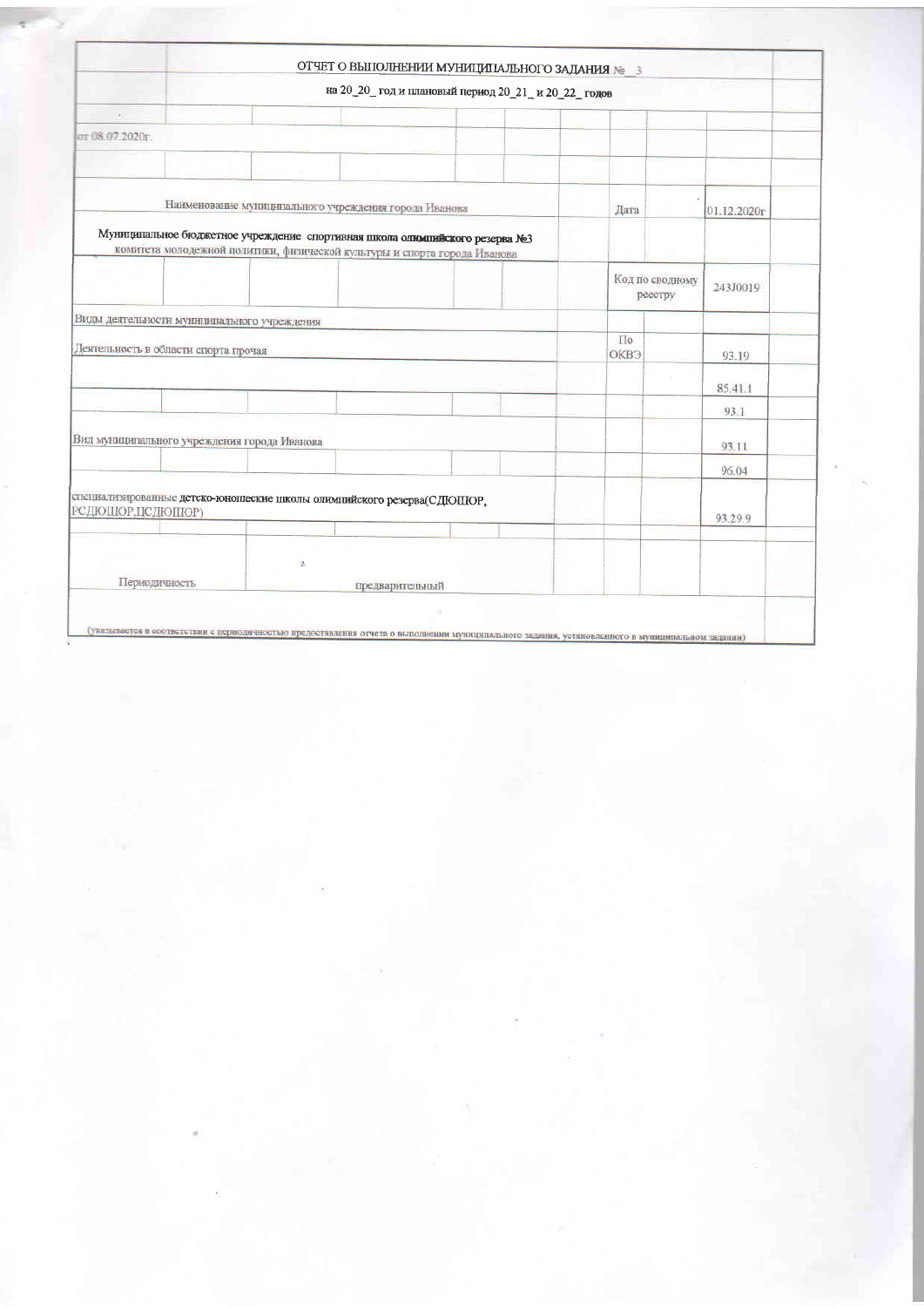|                                                                                 |                                                |                                     | Часть 1. Сведения об оказываемых муниципильных услугах                                                                                                                                                            |                                        |                      |                                                                         |                                   |                          |  |
|---------------------------------------------------------------------------------|------------------------------------------------|-------------------------------------|-------------------------------------------------------------------------------------------------------------------------------------------------------------------------------------------------------------------|----------------------------------------|----------------------|-------------------------------------------------------------------------|-----------------------------------|--------------------------|--|
|                                                                                 | Раздел 1                                       |                                     |                                                                                                                                                                                                                   |                                        |                      | Код услуги по общероссийскому<br>базовому или региональному<br>перечиям |                                   | 10.028.0                 |  |
|                                                                                 | 1. Наименование муниципальной услуги           |                                     |                                                                                                                                                                                                                   |                                        |                      | Организация отдыха детей и молодежи                                     |                                   |                          |  |
|                                                                                 | 2. Категорин потребителей муниципальной услуги |                                     |                                                                                                                                                                                                                   |                                        |                      |                                                                         |                                   |                          |  |
| Физические лина                                                                 |                                                |                                     |                                                                                                                                                                                                                   |                                        |                      |                                                                         | $\mathbf{r}$                      |                          |  |
|                                                                                 |                                                |                                     |                                                                                                                                                                                                                   |                                        |                      |                                                                         |                                   |                          |  |
|                                                                                 |                                                |                                     | 3. Сведення о фактическом достижении показателей, характернтующих объём и(или) качество муниципальной услуги                                                                                                      |                                        |                      |                                                                         |                                   |                          |  |
|                                                                                 |                                                |                                     | 3.1. Сведения о фактическом достижении показателей, характеризующих качество муниципальной услуги: отсутствуют                                                                                                    |                                        |                      |                                                                         |                                   |                          |  |
|                                                                                 |                                                |                                     | 3.2. Сведения о фактическом достижении показателей, характеризующих объем муниципальной услуги                                                                                                                    |                                        |                      |                                                                         |                                   |                          |  |
|                                                                                 |                                                |                                     |                                                                                                                                                                                                                   |                                        |                      |                                                                         |                                   |                          |  |
|                                                                                 | Показатель,                                    | Показатель,                         |                                                                                                                                                                                                                   |                                        |                      |                                                                         |                                   |                          |  |
|                                                                                 | характеризующий                                | характеризующий<br>условия (формы)  |                                                                                                                                                                                                                   | Показатель объема муниципальной услуги |                      |                                                                         |                                   |                          |  |
| Уникальный номер<br>ресстровой записи                                           | содержанне<br>муннципальной                    | оказания                            |                                                                                                                                                                                                                   |                                        | Единица измерення по |                                                                         |                                   |                          |  |
|                                                                                 | уолуги                                         | муниципальной<br>уолуги             | наименование показателя                                                                                                                                                                                           |                                        | <b>OKEH</b>          | Утверждено в                                                            | неполнение                        | причина                  |  |
|                                                                                 | Наименование                                   | Наименование                        |                                                                                                                                                                                                                   | наименова                              |                      | муннципальном<br>задании на год                                         | на отчетную<br><b>ЛИТV</b>        | отклонения               |  |
| 1                                                                               | показателя                                     | показатели                          |                                                                                                                                                                                                                   | <b>HHC</b>                             | код                  |                                                                         |                                   |                          |  |
|                                                                                 | $\overline{2}$                                 | $\overline{3}$                      | $\overline{4}$<br>Чиоло человеко-часов                                                                                                                                                                            | 5                                      | $\boldsymbol{6}$     | $\tau$                                                                  | $\bf 8$                           | $\mathcal{Q}$            |  |
|                                                                                 |                                                | Справочник<br>пернодов              | пребывания                                                                                                                                                                                                        | челічас                                | 539                  | 15120                                                                   | 15120                             | u                        |  |
| 920700Q.99.0.A322                                                               |                                                | пребывания в                        | Кол-во человек                                                                                                                                                                                                    | <b>SCIL</b>                            | 792                  | 30                                                                      | 30                                | $\overline{\phantom{a}}$ |  |
| AA00001                                                                         |                                                | каннкулярное<br>время с             |                                                                                                                                                                                                                   |                                        |                      |                                                                         |                                   |                          |  |
|                                                                                 |                                                | круглосуточным                      | Чноло человеко-двей<br>пребывания                                                                                                                                                                                 | чел/дн                                 | 540                  | 630                                                                     | 630                               |                          |  |
|                                                                                 |                                                | пребыванием                         |                                                                                                                                                                                                                   |                                        |                      |                                                                         |                                   |                          |  |
|                                                                                 |                                                | 添                                   |                                                                                                                                                                                                                   |                                        |                      |                                                                         |                                   |                          |  |
|                                                                                 |                                                |                                     |                                                                                                                                                                                                                   |                                        |                      | Код услуги по общероссийскому                                           |                                   |                          |  |
|                                                                                 |                                                | Раздел 3                            |                                                                                                                                                                                                                   |                                        |                      | базовому или региональному<br>перечням                                  |                                   | 55.001.0                 |  |
|                                                                                 | 1. Наименование муниципальной услуги           |                                     |                                                                                                                                                                                                                   |                                        |                      |                                                                         |                                   |                          |  |
|                                                                                 |                                                |                                     |                                                                                                                                                                                                                   |                                        |                      | Спортнаная подготовка по одимпийским видам спорта                       |                                   |                          |  |
|                                                                                 | 2. Категории потребителей муниципальной услуги |                                     | Физические лица                                                                                                                                                                                                   |                                        |                      |                                                                         |                                   |                          |  |
|                                                                                 |                                                |                                     | 3. Сведения о фактическом достижении показателей, характеризующих объём и(или) качество муниципальной услуги<br>3.1. Сведения о фактическом достижении показателей, характеризующих качество муниципальной услуги |                                        |                      | Показатель качества муниципальной услуги                                |                                   |                          |  |
|                                                                                 | Показатель,                                    | Показатель,<br>характеризующий      |                                                                                                                                                                                                                   |                                        |                      |                                                                         |                                   |                          |  |
|                                                                                 | характеризующий<br>содержанно                  | условки (формы)                     |                                                                                                                                                                                                                   |                                        |                      |                                                                         |                                   |                          |  |
|                                                                                 | муниципальной<br>уолуги                        | оказания<br>муниципальной<br>услуги | нанменование показателя                                                                                                                                                                                           | сдиница измерения по<br>OKEH           |                      | Утверждено в<br>муниципальном<br>задании на год                         | нополнение<br>на отчетную<br>дату | причина<br>отклонения    |  |
|                                                                                 | Наименование                                   | <b>Наименованне</b>                 |                                                                                                                                                                                                                   | наименова]                             | код                  |                                                                         |                                   |                          |  |
| 1                                                                               | показателя<br>2                                | показателя<br>$\mathfrak{Z}$        | 4                                                                                                                                                                                                                 | HHC<br>s.                              | 6                    | $\tau$                                                                  |                                   |                          |  |
|                                                                                 |                                                |                                     | Доля лиц, проинедших                                                                                                                                                                                              |                                        |                      |                                                                         | 8                                 | 9                        |  |
|                                                                                 |                                                |                                     | спортивную подготовку<br>на этапе начальной                                                                                                                                                                       |                                        |                      |                                                                         |                                   |                          |  |
| AA55001                                                                         | Волейбол                                       | Этап начальной                      | подготован и                                                                                                                                                                                                      | Процент                                | 744                  | 21                                                                      |                                   |                          |  |
|                                                                                 |                                                | ПОДГОТОВКИ                          | зачисленных на<br>тренировочный этап(этап                                                                                                                                                                         |                                        |                      |                                                                         |                                   |                          |  |
|                                                                                 |                                                |                                     | спортивной                                                                                                                                                                                                        |                                        |                      |                                                                         |                                   |                          |  |
|                                                                                 |                                                |                                     | специализации)                                                                                                                                                                                                    |                                        |                      |                                                                         |                                   |                          |  |
|                                                                                 |                                                | Тренировочный                       | Доли лиц, врошедших<br>спортиватую подготовку                                                                                                                                                                     |                                        |                      |                                                                         |                                   |                          |  |
| AA56001                                                                         | Волейбол                                       | патс пате<br>спортивной             | на треавровочном этане и<br><b>REVISIONERISTS NO. 3780</b>                                                                                                                                                        | Процент                                | 744                  | 8                                                                       |                                   |                          |  |
|                                                                                 |                                                | специализации)                      | совершенствования                                                                                                                                                                                                 |                                        |                      |                                                                         |                                   |                          |  |
|                                                                                 |                                                |                                     | спортивного мастерства                                                                                                                                                                                            |                                        |                      |                                                                         |                                   |                          |  |
| Уникальный номер<br>реестровой записи<br>931900O.99.0.EB27<br>931900O.99.0.EB27 |                                                |                                     | Доля лин, прошедник                                                                                                                                                                                               |                                        |                      |                                                                         |                                   |                          |  |
|                                                                                 |                                                | $\Im$ <i>ran</i>                    | спортивную подготовку<br><b>BR 312800</b>                                                                                                                                                                         |                                        |                      |                                                                         |                                   |                          |  |
| 931900CL99.0.EB27<br>AA57001                                                    | Воленбол                                       | соверхиенствования<br>спортивного   | совершенствования<br>спортивного мастерства и                                                                                                                                                                     | Процент                                | 744                  | $\bf{0}$                                                                |                                   |                          |  |
|                                                                                 |                                                | мастерства                          | <b>START OF ALL AND STATE</b><br>высшего спортивного                                                                                                                                                              |                                        |                      |                                                                         |                                   |                          |  |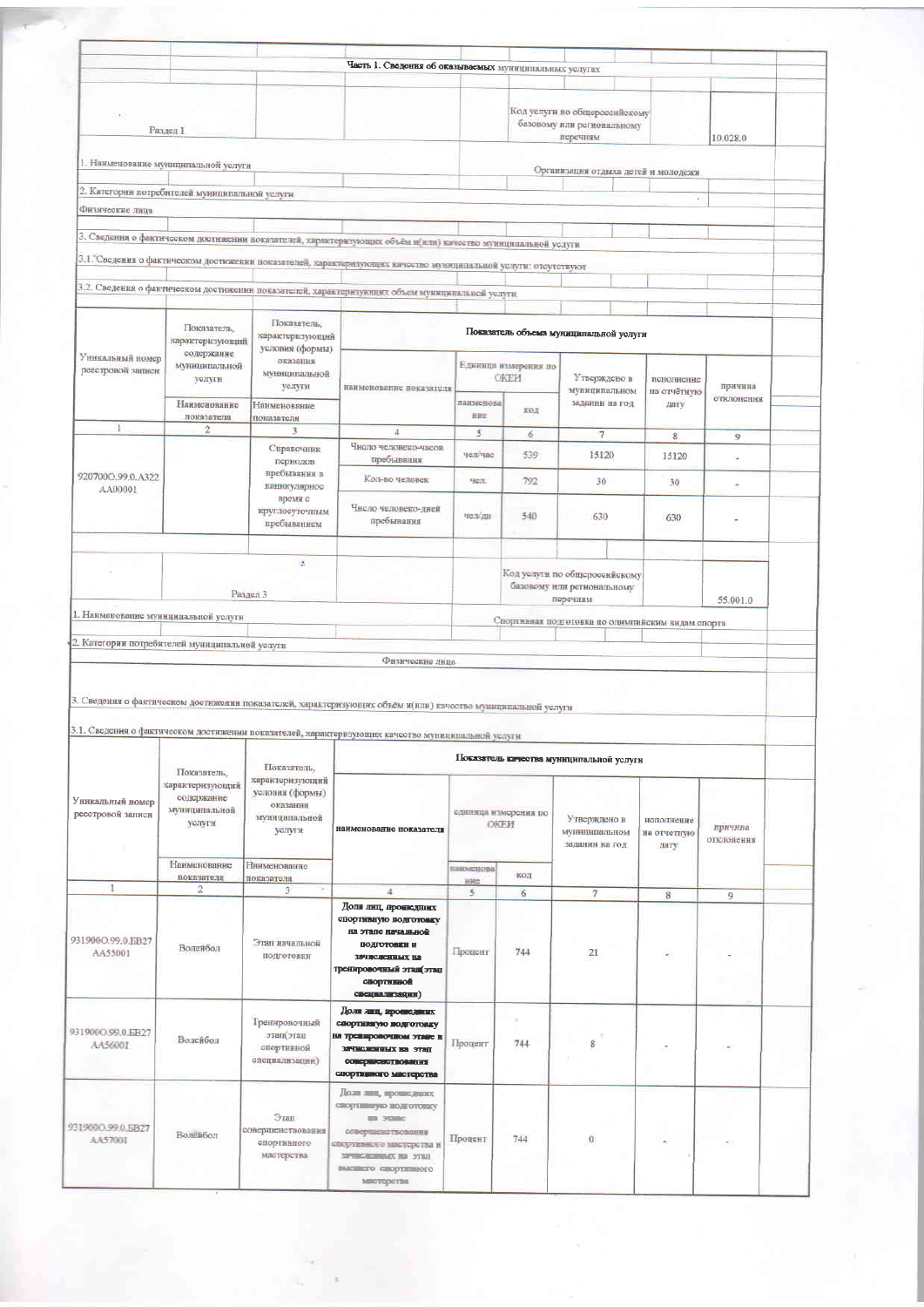| 931900O.99.0.EB27<br>AB40001          | Хоккей                                                   | Этап начальной<br>подготовки                                              | Доля лиц, прошедших<br>спортивную подготовку<br>на этапе начальной<br>подготовки и<br>зачисленных на<br>треннровочный этап(этап<br>спортивной<br>специализации)  | Процент          | 744                                 | $\bf{0}$                               |                           |                       |  |
|---------------------------------------|----------------------------------------------------------|---------------------------------------------------------------------------|------------------------------------------------------------------------------------------------------------------------------------------------------------------|------------------|-------------------------------------|----------------------------------------|---------------------------|-----------------------|--|
| 931900O.99.0.EB27<br>AB41001          | Хоккей                                                   | Тренировочный<br>пате)пате<br>спортивной<br>специализации)                | Доля лиц, прошедших<br>спортивную подготовку<br>на тренировочном этапе в<br>ЗЯЧИСЛСНИМ К Н.В ЭТАП.<br>оовершенствования<br>спортивного мастерства                | Процент          | 744                                 | $\boldsymbol{0}$                       |                           |                       |  |
| 931900O.99.0.EB27<br>AA10001          | Баскетбол                                                | Этап начальной<br>подготовки                                              | Доля лиц. прошедних<br>спортивную подготовку<br>на этапе начальной<br>подготовки и<br>зачисленных на<br>тренировочный этап(этап<br>свортивной<br>спетия чичаник) | Процент          | 744                                 | 10                                     |                           |                       |  |
| 931900O.99.0.EB27<br>AA11001          | Баскетбол                                                | Тренировочный<br>этап(этап<br>спортивной<br>специализации)                | Доля лиц, прошединк<br>спортивную водготовку<br>на тренировочном этапе и<br>зачисленных на этап<br>совершенотвования<br>спортивного мастерства                   | Процент          | 744                                 | $\Omega$                               |                           |                       |  |
| 931900O.99.0.EB27<br>AE55001          | Регби                                                    | Этап начальной<br>подготовки                                              | Доля лиц, пропієдших<br>спортнаную подготовку<br>на этале начальной<br>подготовки и<br>зачисленных на<br>треннровочный этац(этац                                 | Процент          | 744                                 | 10                                     |                           |                       |  |
| 931900O.99.0.EB27<br>A556001          | Регби                                                    | Тренировочный<br>nrre<br>舌                                                | Доля лиц. прошедших<br>спортивную подготовку<br>на этапе начальной<br>подготовки и<br>зачисленных на<br>тренировочный этап(этап<br>спортивной                    | Процент          | 744                                 | 0                                      |                           |                       |  |
|                                       |                                                          |                                                                           | 3.2. Сведения о фактическом достижении показателей, характеризующих объем муниципальной услуги                                                                   |                  |                                     |                                        |                           |                       |  |
|                                       | Показатель,                                              | Показатель,                                                               |                                                                                                                                                                  |                  |                                     | Показатель объёма муниципальной услуги |                           |                       |  |
| Уникальный номер<br>реестровой записи | характеризующий<br>содержание<br>муннципальной<br>услуги | характеризующий<br>условия (формы)<br>оказания<br>муниципальной<br>услуги | наименование показателя                                                                                                                                          |                  | единица измерения по<br><b>OKEM</b> | Утверждено в<br>муниципальном          | иополнение<br>на отчетную | причина<br>отклонения |  |
|                                       | Наименование<br>показателя                               | Наименование<br>показателя                                                |                                                                                                                                                                  | нанменова<br>ние | код                                 | задании на год                         | дату                      |                       |  |
| 1                                     | $\mathbf{2}$                                             | 3                                                                         | 4                                                                                                                                                                | 5                | 6                                   | $\overline{\tau}$                      | $\boldsymbol{8}$          | $\overline{9}$        |  |
| 931900O.99.0.EB27<br>AA55001          | Волейбол                                                 | Этап начальной<br>ПОДГОТОВКИ                                              | Число лиц, прошедших<br>спортивную подготовку<br>на этапах спортивной<br>ПОДГОГОВКИ                                                                              | Человек          | 792                                 | 131                                    | 131                       |                       |  |
| w<br>931900O.99.0.EB27<br>AA56001     | Волейбол                                                 | Тренировочный<br>этап(этап<br>спортивной<br>специализации)                | Число лиц, прошедших<br>спортнымую подготовку<br>на этацах спортивной<br>подготовки                                                                              | Человек          | 792                                 | 105                                    | 105                       |                       |  |
| 931900O.99.0.EB27<br>AA57001          | Волейбол                                                 | Этап<br>совершенствования<br>спортивного<br>мастерства                    | Число лиц, прошедших<br>спортнаную подготовку<br>на этапах спортивной<br>ПОДГОТОВКИ                                                                              | Человек          | 792                                 | 17                                     | 17                        |                       |  |
| 931900O.99.0.EB27<br>AB40001          | Хоккей                                                   | Этап начальной<br>подготовки                                              | Число лиц, прошедших<br>спортивную подготовку<br>на этапах спортивной<br>подготовки                                                                              | Человек          | 792                                 | $-14$                                  | 14                        |                       |  |
| 931900O 99.0.EB27<br>AB41001          | Хоккей<br>٠                                              | Тренировочный<br>этап(этап<br>спортивной<br>специализации)                | Число лиц, кроне даних<br>спортнымую подготовку<br>на этаких свортивной<br><b>HOMPOTOBER</b>                                                                     | Человек          | 792                                 | 47                                     | 47                        |                       |  |
| 931900O.99.0.EB27<br>AA10001          | Баскетбол                                                | Этап начальной<br>подготовки                                              | Число лиц. прошедших<br>спортивную подготовку<br>на этапих спортивной<br><b>ВОДГОТОВКИ</b>                                                                       | Человек          | 792                                 | 71                                     | 71                        |                       |  |